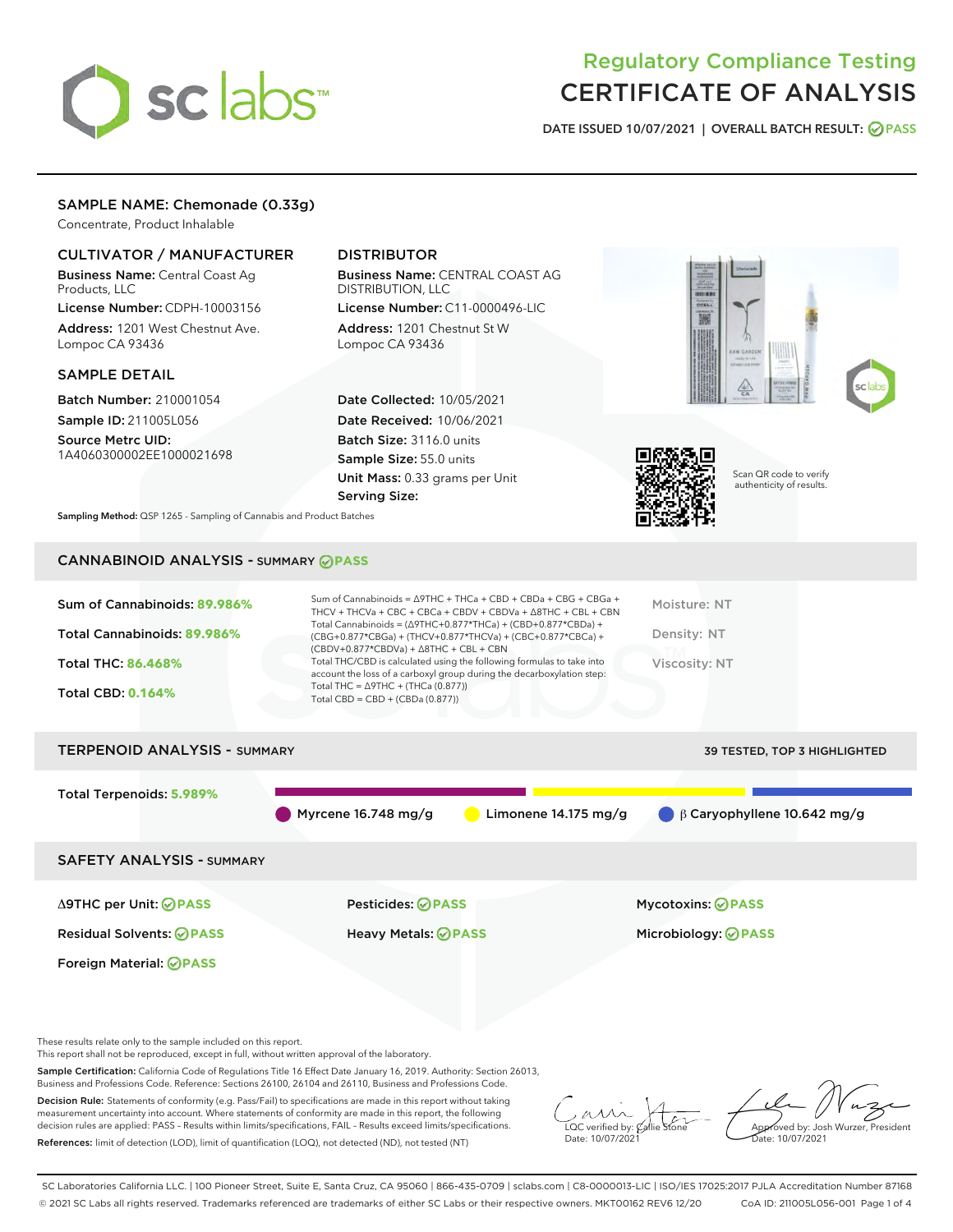



CHEMONADE (0.33G) | DATE ISSUED 10/07/2021 | OVERALL BATCH RESULT: **○** PASS

#### CANNABINOID TEST RESULTS - 10/07/2021 2 PASS

Tested by high-performance liquid chromatography with diode-array detection (HPLC-DAD). **Method:** QSP 1157 - Analysis of Cannabinoids by HPLC-DAD

#### TOTAL CANNABINOIDS: **89.986%**

Total Cannabinoids (Total THC) + (Total CBD) + (Total CBG) + (Total THCV) + (Total CBC) + (Total CBDV) + ∆8THC + CBL + CBN

TOTAL THC: **86.468%** Total THC (∆9THC+0.877\*THCa)

TOTAL CBD: **0.164%**

Total CBD (CBD+0.877\*CBDa)

TOTAL CBG: 2.744% Total CBG (CBG+0.877\*CBGa)

TOTAL THCV: 0.27% Total THCV (THCV+0.877\*THCVa)

TOTAL CBC: ND Total CBC (CBC+0.877\*CBCa)

TOTAL CBDV: ND Total CBDV (CBDV+0.877\*CBDVa)

| <b>COMPOUND</b>            | LOD/LOQ<br>(mg/g) | <b>MEASUREMENT</b><br><b>UNCERTAINTY</b><br>mg/g | <b>RESULT</b><br>(mg/g) | <b>RESULT</b><br>(%) |
|----------------------------|-------------------|--------------------------------------------------|-------------------------|----------------------|
| Δ9THC                      | 0.06 / 0.26       | ±29.745                                          | 864.68                  | 86.468               |
| <b>CBG</b>                 | 0.06/0.19         | ±1.081                                           | 27.44                   | 2.744                |
| <b>THCV</b>                | 0.1 / 0.2         | ±0.13                                            | 2.7                     | 0.27                 |
| <b>CBN</b>                 | 0.1 / 0.3         | ±0.14                                            | 2.1                     | 0.21                 |
| <b>CBD</b>                 | 0.07/0.29         | ±0.076                                           | 1.64                    | 0.164                |
| $\triangle$ 8THC           | 0.1/0.4           | ±0.10                                            | 1.3                     | 0.13                 |
| <b>THCa</b>                | 0.05/0.14         | N/A                                              | <b>ND</b>               | <b>ND</b>            |
| <b>THCVa</b>               | 0.07/0.20         | N/A                                              | <b>ND</b>               | <b>ND</b>            |
| <b>CBDa</b>                | 0.02/0.19         | N/A                                              | <b>ND</b>               | <b>ND</b>            |
| <b>CBDV</b>                | 0.04/0.15         | N/A                                              | <b>ND</b>               | <b>ND</b>            |
| <b>CBDVa</b>               | 0.03/0.53         | N/A                                              | <b>ND</b>               | <b>ND</b>            |
| <b>CBGa</b>                | 0.1/0.2           | N/A                                              | <b>ND</b>               | <b>ND</b>            |
| <b>CBL</b>                 | 0.06 / 0.24       | N/A                                              | <b>ND</b>               | <b>ND</b>            |
| <b>CBC</b>                 | 0.2 / 0.5         | N/A                                              | <b>ND</b>               | <b>ND</b>            |
| <b>CBCa</b>                | 0.07 / 0.28       | N/A                                              | <b>ND</b>               | <b>ND</b>            |
| <b>SUM OF CANNABINOIDS</b> |                   |                                                  | 899.86 mg/g             | 89.986%              |

#### **UNIT MASS: 0.33 grams per Unit**

| ∆9THC per Unit                        | 1120 per-package limit     | 285.34 mg/unit<br><b>PASS</b> |
|---------------------------------------|----------------------------|-------------------------------|
| <b>Total THC per Unit</b>             |                            | 285.34 mg/unit                |
| <b>CBD per Unit</b>                   |                            | $0.54$ mg/unit                |
| <b>Total CBD per Unit</b>             |                            | $0.54$ mg/unit                |
| Sum of Cannabinoids<br>per Unit       |                            | 296.95 mg/unit                |
| <b>Total Cannabinoids</b><br>per Unit |                            | 296.94 mg/unit                |
| <b>MOISTURE TEST RESULT</b>           | <b>DENSITY TEST RESULT</b> | <b>VISCOSITY TEST RESULT</b>  |

Not Tested

Not Tested

Not Tested

| <b>TERPENOID TEST RESULTS - 10/07/2021</b> |
|--------------------------------------------|
|                                            |

Terpene analysis utilizing gas chromatography-flame ionization detection (GC-FID). **Method:** QSP 1192 - Analysis of Terpenoids by GC-FID

| <b>COMPOUND</b>         | LOD/LOQ<br>(mg/g) | <b>MEASUREMENT</b><br><b>UNCERTAINTY</b><br>mg/g | <b>RESULT</b><br>(mg/g)                         | <b>RESULT</b><br>(%) |
|-------------------------|-------------------|--------------------------------------------------|-------------------------------------------------|----------------------|
| <b>Myrcene</b>          | 0.008 / 0.025     | ±0.2160                                          | 16.748                                          | 1.6748               |
| Limonene                | 0.005 / 0.016     | ±0.2027                                          | 14.175                                          | 1.4175               |
| $\beta$ Caryophyllene   | 0.004 / 0.012     | ±0.3789                                          | 10.642                                          | 1.0642               |
| Linalool                | 0.009 / 0.032     | ±0.2221                                          | 5.844                                           | 0.5844               |
| $\alpha$ Humulene       | 0.009/0.029       | ±0.0851                                          | 2.652                                           | 0.2652               |
| $\beta$ Pinene          | 0.004 / 0.014     | ±0.0200                                          | 1.738                                           | 0.1738               |
| Fenchol                 | 0.010 / 0.034     | ±0.0668                                          | 1.725                                           | 0.1725               |
| $\alpha$ Pinene         | 0.005 / 0.017     | ±0.0117                                          | 1.357                                           | 0.1357               |
| <b>Terpineol</b>        | 0.016 / 0.055     | ±0.0730                                          | 1.189                                           | 0.1189               |
| Terpinolene             | 0.008 / 0.026     | ±0.0206                                          | 1.004                                           | 0.1004               |
| Ocimene                 | 0.011 / 0.038     | ±0.0215                                          | 0.670                                           | 0.0670               |
| trans-ß-Farnesene       | 0.008 / 0.025     | ±0.0207                                          | 0.582                                           | 0.0582               |
| <b>Borneol</b>          | 0.005 / 0.016     | ±0.0136                                          | 0.324                                           | 0.0324               |
| $\alpha$ Bisabolol      | 0.008 / 0.026     | ±0.0125                                          | 0.234                                           | 0.0234               |
| Camphene                | 0.005 / 0.015     | ±0.0017                                          | 0.152                                           | 0.0152               |
| Fenchone                | 0.009 / 0.028     | ±0.0040                                          | 0.136                                           | 0.0136               |
| Citronellol             | 0.003 / 0.010     | ±0.0066                                          | 0.136                                           | 0.0136               |
| Valencene               | 0.009 / 0.030     | ±0.0065                                          | 0.095                                           | 0.0095               |
| Guaiol                  | 0.009 / 0.030     | ±0.0038                                          | 0.081                                           | 0.0081               |
| Geraniol                | 0.002 / 0.007     | ±0.0033                                          | 0.075                                           | 0.0075               |
| Caryophyllene<br>Oxide  | 0.010 / 0.033     | ±0.0034                                          | 0.074                                           | 0.0074               |
| $\alpha$ Cedrene        | 0.005 / 0.016     | ±0.0018                                          | 0.061                                           | 0.0061               |
| $\gamma$ Terpinene      | 0.006 / 0.018     | ±0.0010                                          | 0.055                                           | 0.0055               |
| $\alpha$ Phellandrene   | 0.006 / 0.020     | ±0.0005                                          | 0.040                                           | 0.0040               |
| $\alpha$ Terpinene      | 0.005 / 0.017     | ±0.0006                                          | 0.039                                           | 0.0039               |
| Sabinene Hydrate        | 0.006 / 0.022     | ±0.0015                                          | 0.039                                           | 0.0039               |
| Nerol                   | 0.003 / 0.011     | ±0.0010                                          | 0.023                                           | 0.0023               |
| <b>Nerolidol</b>        | 0.009 / 0.028     | N/A                                              | <loq< th=""><th><loq< th=""></loq<></th></loq<> | <loq< th=""></loq<>  |
| Sabinene                | 0.004 / 0.014     | N/A                                              | ND                                              | <b>ND</b>            |
| 3 Carene                | 0.005 / 0.018     | N/A                                              | <b>ND</b>                                       | <b>ND</b>            |
| p-Cymene                | 0.005 / 0.016     | N/A                                              | ND                                              | ND                   |
| Eucalyptol              | 0.006 / 0.018     | N/A                                              | ND                                              | ND                   |
| (-)-Isopulegol          | 0.005 / 0.016     | N/A                                              | <b>ND</b>                                       | ND                   |
| Camphor                 | 0.006 / 0.019     | N/A                                              | <b>ND</b>                                       | <b>ND</b>            |
| Isoborneol              | 0.004 / 0.012     | N/A                                              | ND                                              | ND                   |
| Menthol                 | 0.008 / 0.025     | N/A                                              | ND                                              | ND                   |
| R-(+)-Pulegone          | 0.003 / 0.011     | N/A                                              | <b>ND</b>                                       | <b>ND</b>            |
| <b>Geranyl Acetate</b>  | 0.004 / 0.014     | N/A                                              | ND                                              | ND                   |
| Cedrol                  | 0.008 / 0.027     | N/A                                              | <b>ND</b>                                       | ND                   |
| <b>TOTAL TERPENOIDS</b> |                   |                                                  | 59.890 mg/g                                     | 5.989%               |

SC Laboratories California LLC. | 100 Pioneer Street, Suite E, Santa Cruz, CA 95060 | 866-435-0709 | sclabs.com | C8-0000013-LIC | ISO/IES 17025:2017 PJLA Accreditation Number 87168 © 2021 SC Labs all rights reserved. Trademarks referenced are trademarks of either SC Labs or their respective owners. MKT00162 REV6 12/20 CoA ID: 211005L056-001 Page 2 of 4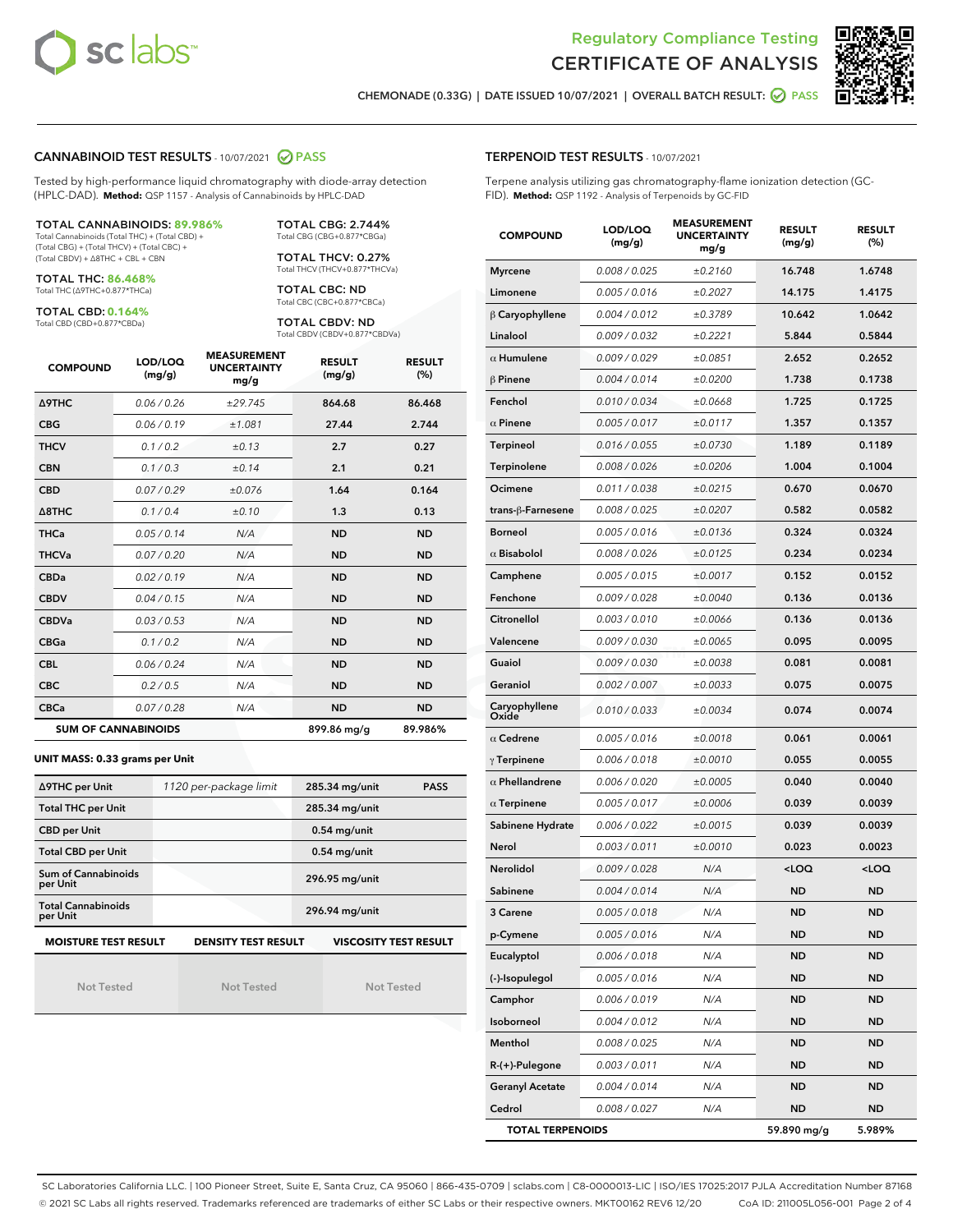



CHEMONADE (0.33G) | DATE ISSUED 10/07/2021 | OVERALL BATCH RESULT: ● PASS

## CATEGORY 1 PESTICIDE TEST RESULTS - 10/07/2021 2 PASS

Pesticide and plant growth regulator analysis utilizing high-performance liquid chromatography-mass spectrometry (HPLC-MS) or gas chromatography-mass spectrometry (GC-MS). \*GC-MS utilized where indicated. **Method:** QSP 1212 - Analysis of Pesticides and Mycotoxins by LC-MS or QSP 1213 - Analysis of Pesticides by GC-MS

| <b>COMPOUND</b>             | LOD/LOQ<br>$(\mu g/g)$ | <b>ACTION</b><br><b>LIMIT</b><br>$(\mu q/q)$ | <b>MEASUREMENT</b><br><b>UNCERTAINTY</b><br>$\mu$ g/g | <b>RESULT</b><br>$(\mu g/g)$ | <b>RESULT</b> |
|-----------------------------|------------------------|----------------------------------------------|-------------------------------------------------------|------------------------------|---------------|
| Aldicarb                    | 0.03 / 0.08            | $\ge$ LOD                                    | N/A                                                   | <b>ND</b>                    | <b>PASS</b>   |
| Carbofuran                  | 0.02/0.05              | $>$ LOD                                      | N/A                                                   | <b>ND</b>                    | <b>PASS</b>   |
| Chlordane*                  | 0.03 / 0.08            | $\ge$ LOD                                    | N/A                                                   | <b>ND</b>                    | <b>PASS</b>   |
| Chlorfenapyr*               | 0.03/0.10              | $\ge$ LOD                                    | N/A                                                   | <b>ND</b>                    | <b>PASS</b>   |
| Chlorpyrifos                | 0.02 / 0.06            | $\ge$ LOD                                    | N/A                                                   | <b>ND</b>                    | <b>PASS</b>   |
| Coumaphos                   | 0.02 / 0.07            | $>$ LOD                                      | N/A                                                   | <b>ND</b>                    | <b>PASS</b>   |
| <b>Daminozide</b>           | 0.02 / 0.07            | $\ge$ LOD                                    | N/A                                                   | <b>ND</b>                    | <b>PASS</b>   |
| <b>DDVP</b><br>(Dichlorvos) | 0.03/0.09              | $\ge$ LOD                                    | N/A                                                   | <b>ND</b>                    | <b>PASS</b>   |
| <b>Dimethoate</b>           | 0.03 / 0.08            | $\ge$ LOD                                    | N/A                                                   | <b>ND</b>                    | <b>PASS</b>   |
| Ethoprop(hos)               | 0.03/0.10              | $\ge$ LOD                                    | N/A                                                   | <b>ND</b>                    | <b>PASS</b>   |
| Etofenprox                  | 0.02 / 0.06            | $\ge$ LOD                                    | N/A                                                   | <b>ND</b>                    | <b>PASS</b>   |
| Fenoxycarb                  | 0.03 / 0.08            | $\ge$ LOD                                    | N/A                                                   | <b>ND</b>                    | <b>PASS</b>   |
| Fipronil                    | 0.03/0.08              | $>$ LOD                                      | N/A                                                   | <b>ND</b>                    | <b>PASS</b>   |
| Imazalil                    | 0.02 / 0.06            | $\ge$ LOD                                    | N/A                                                   | <b>ND</b>                    | <b>PASS</b>   |
| Methiocarb                  | 0.02 / 0.07            | $\ge$ LOD                                    | N/A                                                   | <b>ND</b>                    | <b>PASS</b>   |
| Methyl<br>parathion         | 0.03/0.10              | $>$ LOD                                      | N/A                                                   | <b>ND</b>                    | <b>PASS</b>   |
| <b>Mevinphos</b>            | 0.03/0.09              | $>$ LOD                                      | N/A                                                   | <b>ND</b>                    | <b>PASS</b>   |
| Paclobutrazol               | 0.02 / 0.05            | $\ge$ LOD                                    | N/A                                                   | <b>ND</b>                    | <b>PASS</b>   |
| Propoxur                    | 0.03/0.09              | $\ge$ LOD                                    | N/A                                                   | <b>ND</b>                    | <b>PASS</b>   |
| Spiroxamine                 | 0.03 / 0.08            | $\ge$ LOD                                    | N/A                                                   | <b>ND</b>                    | <b>PASS</b>   |
| <b>Thiacloprid</b>          | 0.03/0.10              | $\ge$ LOD                                    | N/A                                                   | <b>ND</b>                    | <b>PASS</b>   |

#### CATEGORY 2 PESTICIDE TEST RESULTS - 10/07/2021 @ PASS

| <b>COMPOUND</b>          | LOD/LOO<br>$(\mu g/g)$ | <b>ACTION</b><br>LIMIT<br>$(\mu g/g)$ | <b>MEASUREMENT</b><br><b>UNCERTAINTY</b><br>µg/g | <b>RESULT</b><br>$(\mu g/g)$ | <b>RESULT</b> |
|--------------------------|------------------------|---------------------------------------|--------------------------------------------------|------------------------------|---------------|
| Abamectin                | 0.03/0.10              | 0.1                                   | N/A                                              | <b>ND</b>                    | <b>PASS</b>   |
| Acephate                 | 0.02/0.07              | 0.1                                   | N/A                                              | <b>ND</b>                    | <b>PASS</b>   |
| Acequinocyl              | 0.02/0.07              | 0.1                                   | N/A                                              | <b>ND</b>                    | <b>PASS</b>   |
| Acetamiprid              | 0.02/0.05              | 0.1                                   | N/A                                              | <b>ND</b>                    | <b>PASS</b>   |
| Azoxystrobin             | 0.02/0.07              | 0.1                                   | N/A                                              | <b>ND</b>                    | <b>PASS</b>   |
| <b>Bifenazate</b>        | 0.01 / 0.04            | 0.1                                   | N/A                                              | <b>ND</b>                    | <b>PASS</b>   |
| <b>Bifenthrin</b>        | 0.02 / 0.05            | 3                                     | N/A                                              | <b>ND</b>                    | <b>PASS</b>   |
| <b>Boscalid</b>          | 0.03/0.09              | 0.1                                   | N/A                                              | <b>ND</b>                    | <b>PASS</b>   |
| Captan                   | 0.19/0.57              | 0.7                                   | N/A                                              | <b>ND</b>                    | <b>PASS</b>   |
| Carbaryl                 | 0.02/0.06              | 0.5                                   | N/A                                              | <b>ND</b>                    | <b>PASS</b>   |
| Chlorantranilip-<br>role | 0.04/0.12              | 10                                    | N/A                                              | <b>ND</b>                    | <b>PASS</b>   |
| Clofentezine             | 0.03/0.09              | 0.1                                   | N/A                                              | <b>ND</b>                    | <b>PASS</b>   |

| <b>CATEGORY 2 PESTICIDE TEST RESULTS</b> - 10/07/2021 continued |  |
|-----------------------------------------------------------------|--|
|                                                                 |  |

| <b>COMPOUND</b>               | LOD/LOQ<br>(µg/g) | <b>ACTION</b><br><b>LIMIT</b><br>$(\mu g/g)$ | <b>MEASUREMENT</b><br><b>UNCERTAINTY</b><br>µg/g | <b>RESULT</b><br>(µg/g) | <b>RESULT</b> |
|-------------------------------|-------------------|----------------------------------------------|--------------------------------------------------|-------------------------|---------------|
| Cyfluthrin                    | 0.12 / 0.38       | $\overline{2}$                               | N/A                                              | <b>ND</b>               | <b>PASS</b>   |
| Cypermethrin                  | 0.11 / 0.32       | $\mathbf{1}$                                 | N/A                                              | <b>ND</b>               | <b>PASS</b>   |
| <b>Diazinon</b>               | 0.02 / 0.05       | 0.1                                          | N/A                                              | <b>ND</b>               | <b>PASS</b>   |
| Dimethomorph                  | 0.03 / 0.09       | $\overline{c}$                               | N/A                                              | <b>ND</b>               | <b>PASS</b>   |
| Etoxazole                     | 0.02 / 0.06       | 0.1                                          | N/A                                              | <b>ND</b>               | <b>PASS</b>   |
| Fenhexamid                    | 0.03 / 0.09       | 0.1                                          | N/A                                              | <b>ND</b>               | <b>PASS</b>   |
| Fenpyroximate                 | 0.02 / 0.06       | 0.1                                          | N/A                                              | <b>ND</b>               | <b>PASS</b>   |
| Flonicamid                    | 0.03 / 0.10       | 0.1                                          | N/A                                              | <b>ND</b>               | <b>PASS</b>   |
| Fludioxonil                   | 0.03 / 0.10       | 0.1                                          | N/A                                              | <b>ND</b>               | <b>PASS</b>   |
| Hexythiazox                   | 0.02 / 0.07       | 0.1                                          | N/A                                              | <b>ND</b>               | <b>PASS</b>   |
| Imidacloprid                  | 0.04 / 0.11       | 5                                            | N/A                                              | <b>ND</b>               | <b>PASS</b>   |
| Kresoxim-methyl               | 0.02 / 0.07       | 0.1                                          | N/A                                              | <b>ND</b>               | <b>PASS</b>   |
| <b>Malathion</b>              | 0.03 / 0.09       | 0.5                                          | N/A                                              | <b>ND</b>               | <b>PASS</b>   |
| Metalaxyl                     | 0.02 / 0.07       | $\overline{2}$                               | N/A                                              | <b>ND</b>               | <b>PASS</b>   |
| Methomyl                      | 0.03 / 0.10       | 1                                            | N/A                                              | <b>ND</b>               | <b>PASS</b>   |
| Myclobutanil                  | 0.03 / 0.09       | 0.1                                          | N/A                                              | <b>ND</b>               | <b>PASS</b>   |
| Naled                         | 0.02 / 0.07       | 0.1                                          | N/A                                              | <b>ND</b>               | <b>PASS</b>   |
| Oxamyl                        | 0.04 / 0.11       | 0.5                                          | N/A                                              | <b>ND</b>               | <b>PASS</b>   |
| Pentachloronitro-<br>benzene* | 0.03 / 0.09       | 0.1                                          | N/A                                              | <b>ND</b>               | <b>PASS</b>   |
| Permethrin                    | 0.04 / 0.12       | 0.5                                          | N/A                                              | <b>ND</b>               | <b>PASS</b>   |
| Phosmet                       | 0.03 / 0.10       | 0.1                                          | N/A                                              | <b>ND</b>               | <b>PASS</b>   |
| Piperonylbu-<br>toxide        | 0.02 / 0.07       | 3                                            | N/A                                              | <b>ND</b>               | <b>PASS</b>   |
| Prallethrin                   | 0.03 / 0.08       | 0.1                                          | N/A                                              | <b>ND</b>               | <b>PASS</b>   |
| Propiconazole                 | 0.02 / 0.07       | 0.1                                          | N/A                                              | <b>ND</b>               | <b>PASS</b>   |
| Pyrethrins                    | 0.04 / 0.12       | 0.5                                          | N/A                                              | <b>ND</b>               | <b>PASS</b>   |
| Pyridaben                     | 0.02 / 0.07       | 0.1                                          | N/A                                              | <b>ND</b>               | <b>PASS</b>   |
| Spinetoram                    | 0.02 / 0.07       | 0.1                                          | N/A                                              | <b>ND</b>               | <b>PASS</b>   |
| Spinosad                      | 0.02 / 0.07       | 0.1                                          | N/A                                              | ND                      | <b>PASS</b>   |
| Spiromesifen                  | 0.02 / 0.05       | 0.1                                          | N/A                                              | <b>ND</b>               | <b>PASS</b>   |
| Spirotetramat                 | 0.02 / 0.06       | 0.1                                          | N/A                                              | <b>ND</b>               | <b>PASS</b>   |
| Tebuconazole                  | 0.02 / 0.07       | 0.1                                          | N/A                                              | <b>ND</b>               | <b>PASS</b>   |
| Thiamethoxam                  | 0.03 / 0.10       | 5                                            | N/A                                              | <b>ND</b>               | <b>PASS</b>   |
| Trifloxystrobin               | 0.03 / 0.08       | 0.1                                          | N/A                                              | ND                      | <b>PASS</b>   |

SC Laboratories California LLC. | 100 Pioneer Street, Suite E, Santa Cruz, CA 95060 | 866-435-0709 | sclabs.com | C8-0000013-LIC | ISO/IES 17025:2017 PJLA Accreditation Number 87168 © 2021 SC Labs all rights reserved. Trademarks referenced are trademarks of either SC Labs or their respective owners. MKT00162 REV6 12/20 CoA ID: 211005L056-001 Page 3 of 4